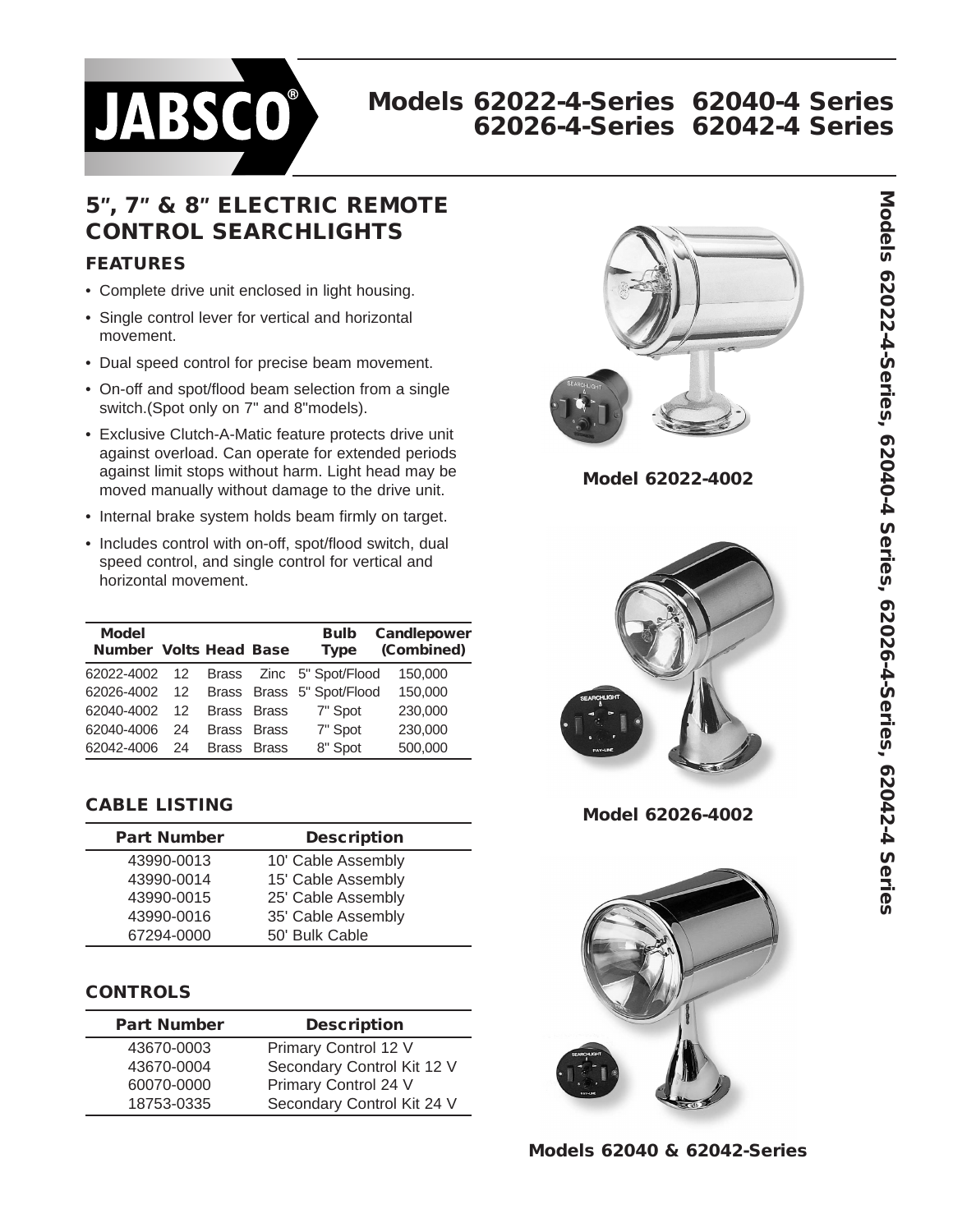### **LIGHT MOUNTING**

See base mounting dimensions for appropriate model light. Mount all models with front of base toward direction of most intended use (front of circular base is marked with arrow). Drill screw holes (per dimensional drawing) and a 1-1/8" (28mm) hole at center of base for wiring cable. Drill additional holes for wiring cable through firewalls, bulkheads, etc., for connection to control. With gasket under light base, feed wire through hole and fasten light in place.

NOTE: Cable connectors are provided for easy wiring connections. See Wiring Diagram.

## **CONTROL MOUNTING**

#### **43670-0003 12 VOLT & 60070-0000 24 VOLT**

Select a location near the helm which will allow convenient operation of control. Unit may be mounted on vertical, horizontal or inclined panel.

- 1. Cut 2-5/8" (67mm) diameter hole in flat surface where control is to be mounted.
- 2. Route power leads (supplied by customer) from power source to control. NOTE: Wiring must be 16 gauge with maximum run of 15 ft.
- 3. Crimp terminals supplied onto power leads. NOTE: Larger terminal is crimped to positive lead – smaller terminal to negative lead.
- 4. Insert wiring cable and power leads thru back of hole and plug into control.
- 5. Use bedding compound or sealant to waterproof control mounting.
- 6. Secure control with self-tapping screws provided.

#### **CIRCUIT PROTECTION**

Two (2) automotive type fuses are included in the control. One (10 amp) protects the bulb circuit, the other (3 amp) protects the motor circuit.



#### **OPTIONAL SECONDARY CONTROL MOUNTING**

If an additional control station is desired, use control kit number 43670-0004 12 Volt, 18753-0335 24 Volt. Mount secondary control in same manner as main control. Mount station selector panel near the main control (flybridge or lower).

- 1. Cut a 2" x 1-3/8" (51mm x 35mm) opening for station selector panel within a 1 foot radius of the control.
- 2. Route secondary control cable from station selector panel to secondary control location (cable acquired separately – see cable listing).
- 3. Insert station selector panel thru mounting hole and attach connectors to mating connectors from controls and searchlight. The connectors marked "flybridge" to go to flybridge control and the connector marked "lower" to lower control. The connector to the nearest control can be plugged directly into the control. See diagram.
- 4. Use bedding compound or sealant to waterproof station selector panel mounting.
- 5. Secure panel with self-tapping screws provided.

#### **TROUBLESHOOTING**

All lights are thoroughly inspected before shipping and are warranted to operate within specifications. If light does not operate correctly, **CHECK FUSES, AND WIRE HARNESS CONNECTIONS BEFORE PROCEEDING WITH THIS TROUBLESHOOTING.**

#### PROBLEM SOLUTION

| 1. Dual filament bulb works in reverse.  Reverse orange and gray wires at the bulb terminals. |                                                                                       |
|-----------------------------------------------------------------------------------------------|---------------------------------------------------------------------------------------|
| 2. Control lever works in reverse in all directions. Power leads to control are reversed.     |                                                                                       |
| 3. Light moves in only three of the possible four directions. A. Check connectors.            | B. Replace control.<br>C. If problem persists, return light & control<br>for service. |
|                                                                                               | B. Refer to cable listing for proper wire gage<br>and length.                         |
| or                                                                                            |                                                                                       |

Light moves – bulb does not operate.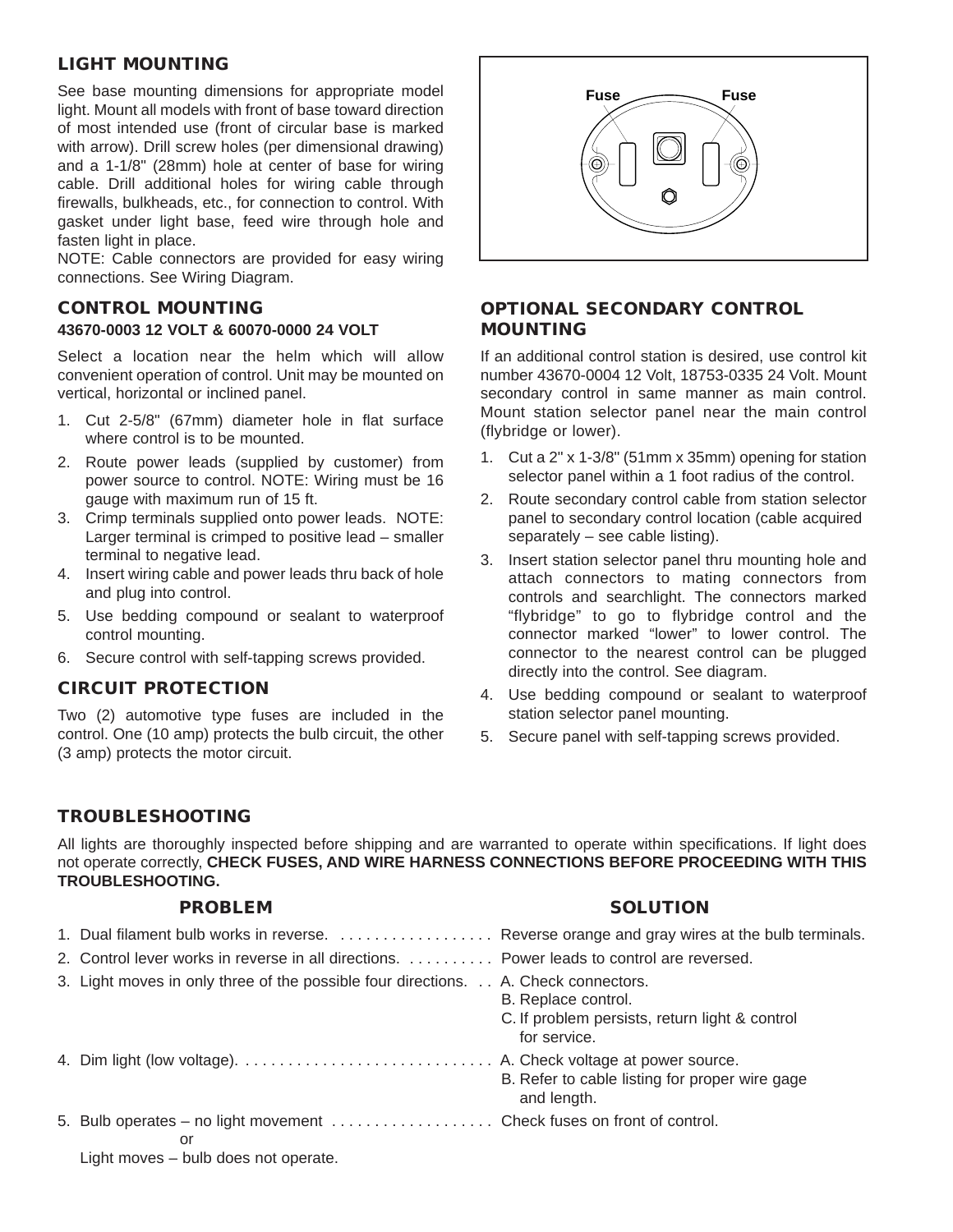

| <b>Key</b> | <b>Part Description</b>                                                                            | 62022-4002               |                        | 62026-4002               |      | 62040-Series             |      | 62042-Series             |      |
|------------|----------------------------------------------------------------------------------------------------|--------------------------|------------------------|--------------------------|------|--------------------------|------|--------------------------|------|
| No.        |                                                                                                    | Part No.                 | Qty.                   | Part No.                 | Qty. | Part No.                 | Qty. | Part No.                 | Qty. |
| 1          | Base (includes set screw)<br>Chrome - Zinc<br>Chrome - Brass                                       | 66130-0000               |                        | 43990-0030               |      | 43990-0031               | 1    | 43990-0031               |      |
| 2          | Housing (rubber boot installed)<br>(includes end bell (No.8) on 7" & 8")<br>Chrome - Brass Housing | 43990-0032               |                        | 43990-0032               |      | 43998-0000               |      | 43966-0000               |      |
| 3          | Screws for mounting housing<br>(package of 4 screws)                                               | 66138-0000               |                        | 66138-0000               |      | 66138-0000               |      | 66138-0000               |      |
| 4          | Rubber Boot (includes straps and fasteners)                                                        | 43990-0045               |                        | 43990-0045               |      | 43990-0046               |      | 43990-0046               |      |
| 5          | Motor Clutch Assembly (assembled and wired)                                                        | 43990-0075               |                        | 43990-0075               |      | 43990-0076               |      | 43990-0076               |      |
| 6          | Motor & Pinion Kit (vertical<br>horizontal)*                                                       | 43990-0078<br>43990-0079 |                        | 43990-0078<br>43990-0079 |      | 43990-0078<br>43990-0079 |      | 43990-0078<br>43990-0079 |      |
| 7          | Bulb Retaining Ring (chrome) (w/fasteners)                                                         | 66149-0000               | 1                      | 66149-0000               |      | 43990-0039               |      | 43990-0040               |      |
| 8          | End Bell (w/fasteners)                                                                             |                          |                        |                          |      | See Key #2               |      | See Key #2               |      |
| 9          | Gasket (base mount)                                                                                | 66155-0000               | 1                      | 66156-0000               |      | 66157-0000               |      | 66157-0000               |      |
| 10         | Bulb 12 Vdc<br>24 Vdc                                                                              | 67296-0000               |                        | 67296-0000               |      | 67262-0000<br>18753-0447 |      | 67524-0000<br>98040-0520 |      |
| 11         | Primary Power Relay - 12 Volt Model only**                                                         |                          |                        |                          |      |                          |      | 43789-0000               |      |
|            | Gear & Clutch Kit (not shown)<br>Replacement 8-Way Switch<br>for Control (not shown)               | 43990-0069<br>43990-0000 | $\qquad \qquad -$<br>1 | 43990-0069<br>43990-0000 |      | 43990-0069<br>43990-0000 |      | 43990-0069<br>43990-0000 |      |

\*Vertical & horizontal refer to movement, not orientation or the motor inside the housing. \*\*For older 12 Volt, 8" models only.